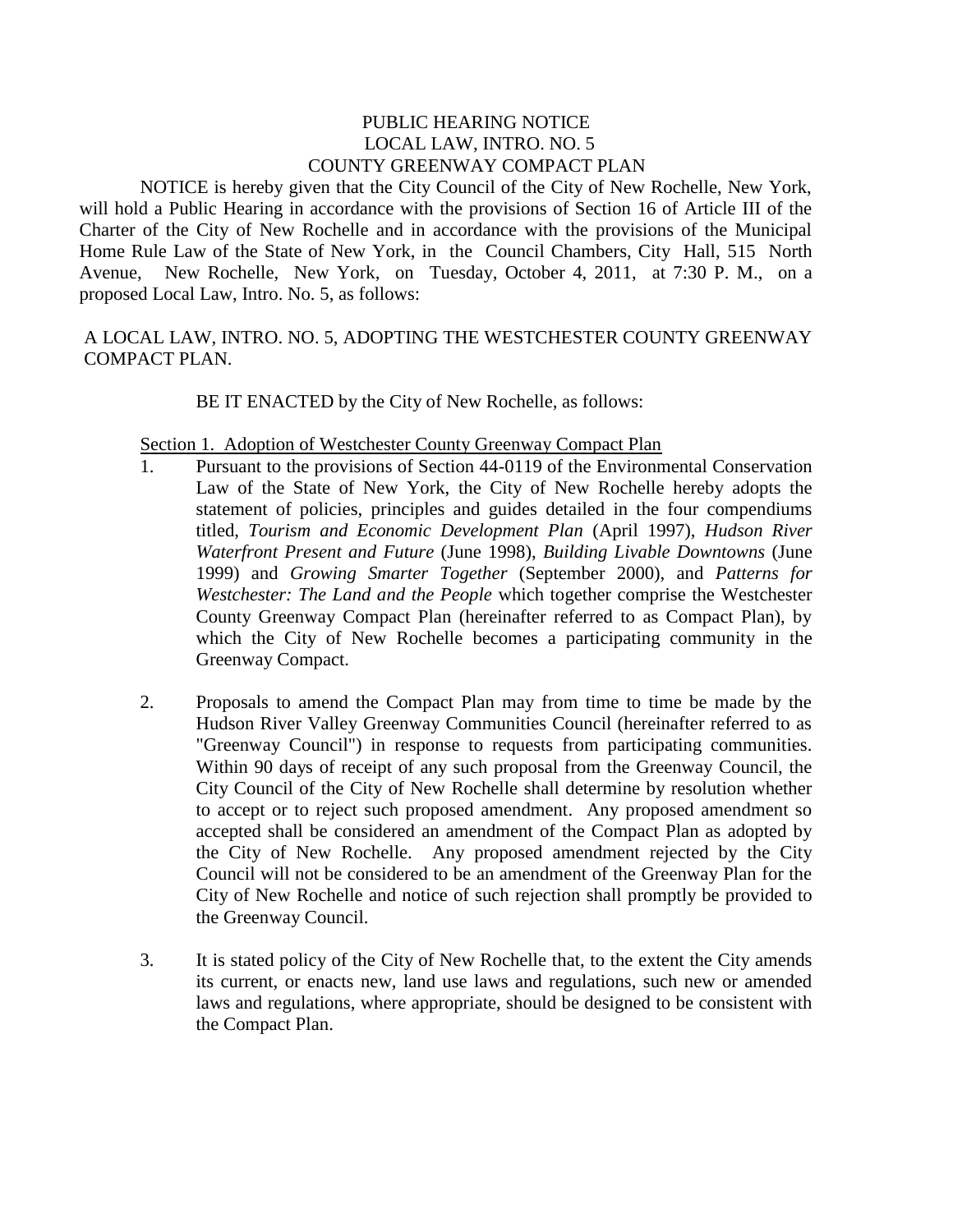#### Section 2. Amendment of Zoning Code

To implement the Compact Plan in the City of New Rochelle Chapter 331 of the Zoning Code of the City of New Rochelle shall be amended by the addition of the following provision:

§331-1 (O). Westchester County Greenway Compact Plan. By Local Law No. 5 of the Year 2011 the City of New Rochelle has adopted the Compact Plan, as amended from time to time, as a statement of policies, principles, and guides to supplement other established land use policies in the City. In its discretionary actions under this zoning code, the reviewing agency should take into consideration said statement of policies, principles and guides, as appropriate.

## Section 3. Amendment of Subdivision Regulations

To implement the Compact Plan in the City of New Rochelle Chapter A361 Land Development of the Code of the City of New Rochelle shall be amended by the addition of the following provision:

§361-12(O). Westchester County Greenway Compact Plan. By Local Law No. 5 of the Year 2011 the City of New Rochelle has adopted the Compact Plan, as amended from time to time, as a statement of policies, principles, and guides to supplement other established land use policies in the City. In its discretionary actions under this code, the reviewing agency should take into consideration said statement of policies, principles and guides, as appropriate.

## Section 4. Home Rule of Authority

Nothing in this Local Law adopting the Compact Plan, or in becoming a participating community in the Compact Plan is intended, or shall be construed (a) to limit the home rule authority of the City under State Law to make local land use and zoning decisions, (b) to authorize any other entity to supersede the City's land use laws and regulations or to impose any requirements on the City, or (c) to prevent the City in its sole discretion from adopting a local law at a later date for the purpose of withdrawing from the Greenway Compact or Westchester County Greenway Compact Plan.

## Section 5. Separability

If any part or provision of this Local Law or the application thereof to any person or circumstance be adjudged invalid by any court of competent jurisdiction, such judgment shall be confined in its operation to the part of provision or application directly involved in the controversy in which judgment shall have been rendered and shall not affect or impair the validity of the remainder of this Local Law or the application thereof to other persons or circumstances, and the City of New Rochelle hereby declares that it would have passed this Local Law or the remainder thereof had such invalid application or invalid provision been apparent.

## Section 6. Effective Date

This Local Law shall take effect immediately upon filing in the office of the Secretary of State in accordance with Section 27 of the Municipal Home Rule Law.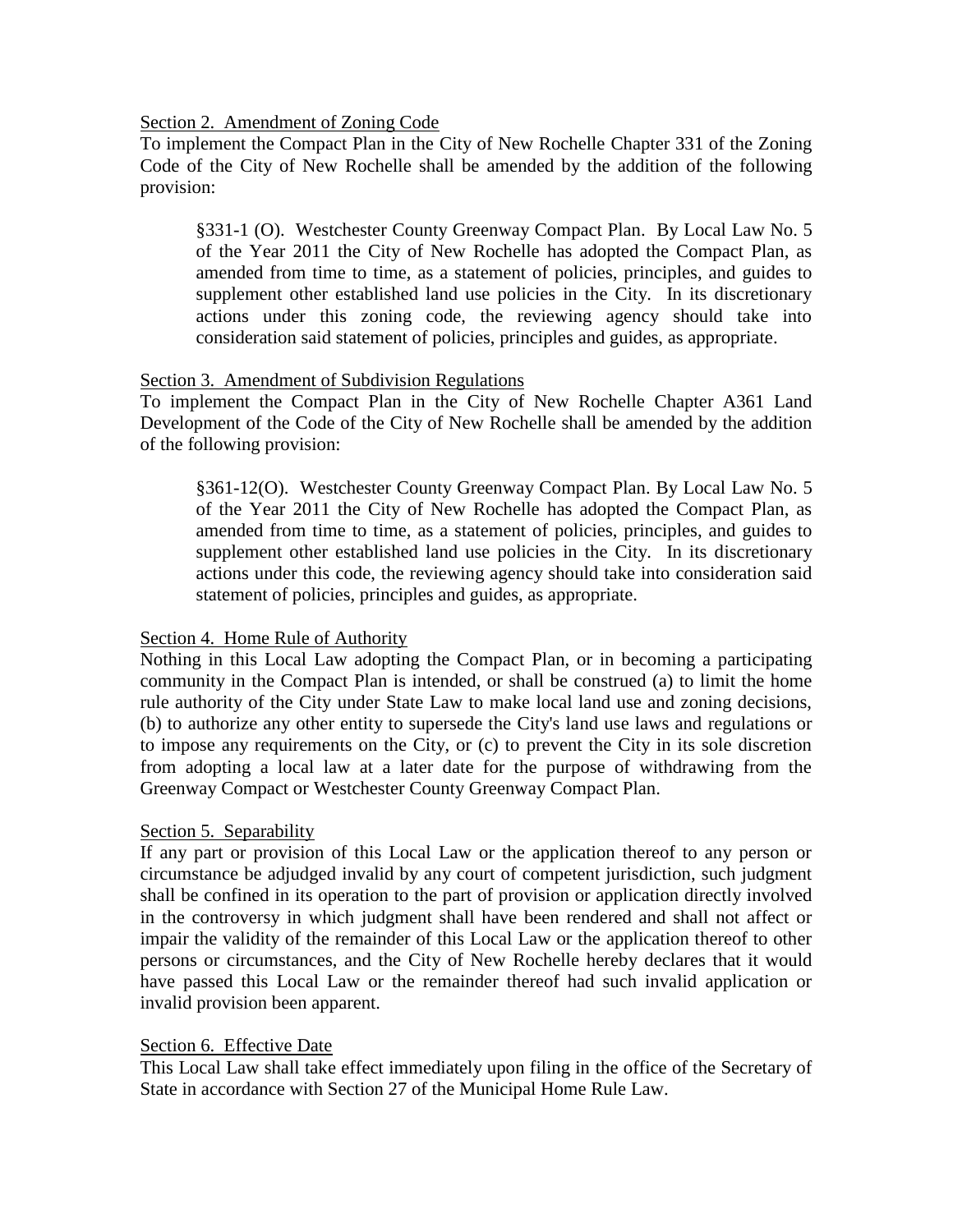**PURPOSE AND JUSTIFICATION:** This local law is proposed pursuant to the provisions of Section 44-0119 of the Environmental Conservation Law of the State of New York. The City of New Rochelle seeks to adopt the statement of policies, principles and guides detailed in the four compendiums titled, *Tourism and Economic Development Plan* (April 1997), *Hudson River Waterfront Present and Future* (June 1998), *Building Livable Downtowns* (June 1999) and *Growing Smarter Together* (September 2000), and *Patterns for Westchester: The Land and the People,* which together comprise the Westchester County Greenway Compact Plan (hereinafter referred to as Compact Plan). Through this action, the City of New Rochelle will become a participating community in the Greenway Compact.

 All persons interested are invited to attend said Public Hearing or submit written communications to the City Clerk at or before the Public Hearing.

 By order of the City Council dated September 14, 2011, pursuant to Resolution No. 150. . Bennie F. Giles, III, City Clerk